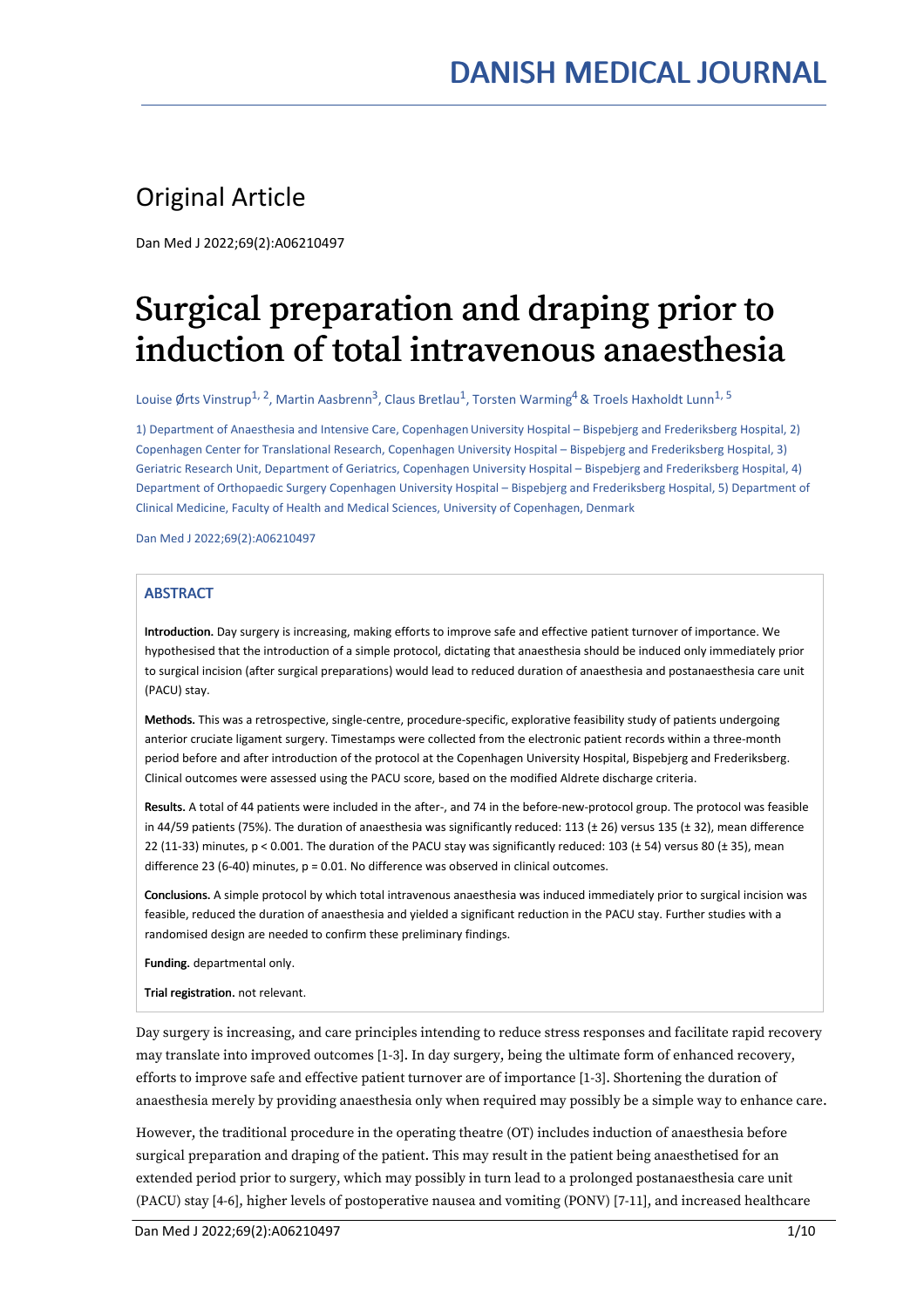costs [4, 5, 9-11]. Therefore, a simple protocol was introduced, dictating that anaesthesia should be induced only immediately before surgery. Anecdotally, this practice has – to some extent – been used in both public and private hospitals, but data systematically investigating its significance are extremely sparse.

Thus, the primary aim of this study was to examine the feasibility of the protocol as related to its effect on the duration of anaesthesia in elective anterior cruciate ligament (ACL) surgery under total intravenous anaesthesia. Secondarily, we aimed to explore the impact of the protocol on patient recovery, specifically on the duration of the PACU stay and clinical patient outcomes evaluated by the PACU score. We hypothesised that the protocol would lead to reduced duration of anaesthesia and to a shorter PACU stay following surgery.

#### **METHODS**

#### Study design

This was a retrospective, single-centre, procedure-specific, explorative feasibility study with comparable before and after-new-protocol groups conducted at the Copenhagen University Hospital, Bispebjerg and Frederiksberg, Denmark. It was considered a quality assurance study by the Executive Board of the hospital and approved by journal number 19072167.

#### The new protocol

A new protocol was introduced in March 2019 in a variety of elective orthopaedic surgeries at the Copenhagen University Hospital, Bispebjerg and Frederiksberg, Denmark: surgical preparation and draping prior to induction of anaesthesia. Until implementation of the new protocol, patients would arrive in the OT to be anaesthetised shortly thereafter. The new protocol dictated that total intravenous anaesthesia was induced just prior to commencement of surgery (i.e., following all preparations of the patient, including surgical preparation and draping) unless contraindicated (in case of patient anxiety, a wish to have the adductor canal block administered while anaesthetised, and in case of pain upon patient positioning).

Both before and after introduction of the new protocol, anaesthesia was standardised with induction with propofol and maintenance with propofol and remifentanil. Pre- and intraoperative analgesics, adductor canal block, and PONV prophylaxis were administered according to the standardised usual practice and at the discretion of the anaesthesiologist and the surgeon. This included preoperative oral administration of paracetamol 1 g and ibuprofen 400 mg, which was continued at set intervals after surgery. If not administered preoperatively or if an additional dose was due, ketorolac was given intraoperatively. Moreover, intravenous morphine 0.2-0.3 mg/kg was administered one hour before end of surgery. Alternatively, an equivalent opioid was given. PONV prophylaxis was administered when indicated and consisted of dexamethasone 4 mg and ondansetron 4 mg. The new protocol neither affected the surgical technique nor the PACU care principles or discharge criteria.

#### Subjects

The effect of the new protocol was investigated in patients undergoing ACL surgery at the Copenhagen University Hospital, Bispebjerg and Frederiksberg, Denmark, in a three-month period from April to June 2019, after the new protocol had been implemented. The before-new-protocol group consisted of patients undergoing the same surgical procedure in the three-month period from September to November 2018.

All patients undergoing ACL surgery in the study periods were evaluated for inclusion. Patients were excluded if they were not ≥ 18 years, if they were not anaesthetised using total intravenous anaesthesia, and if they were unable to follow the protocol (see above).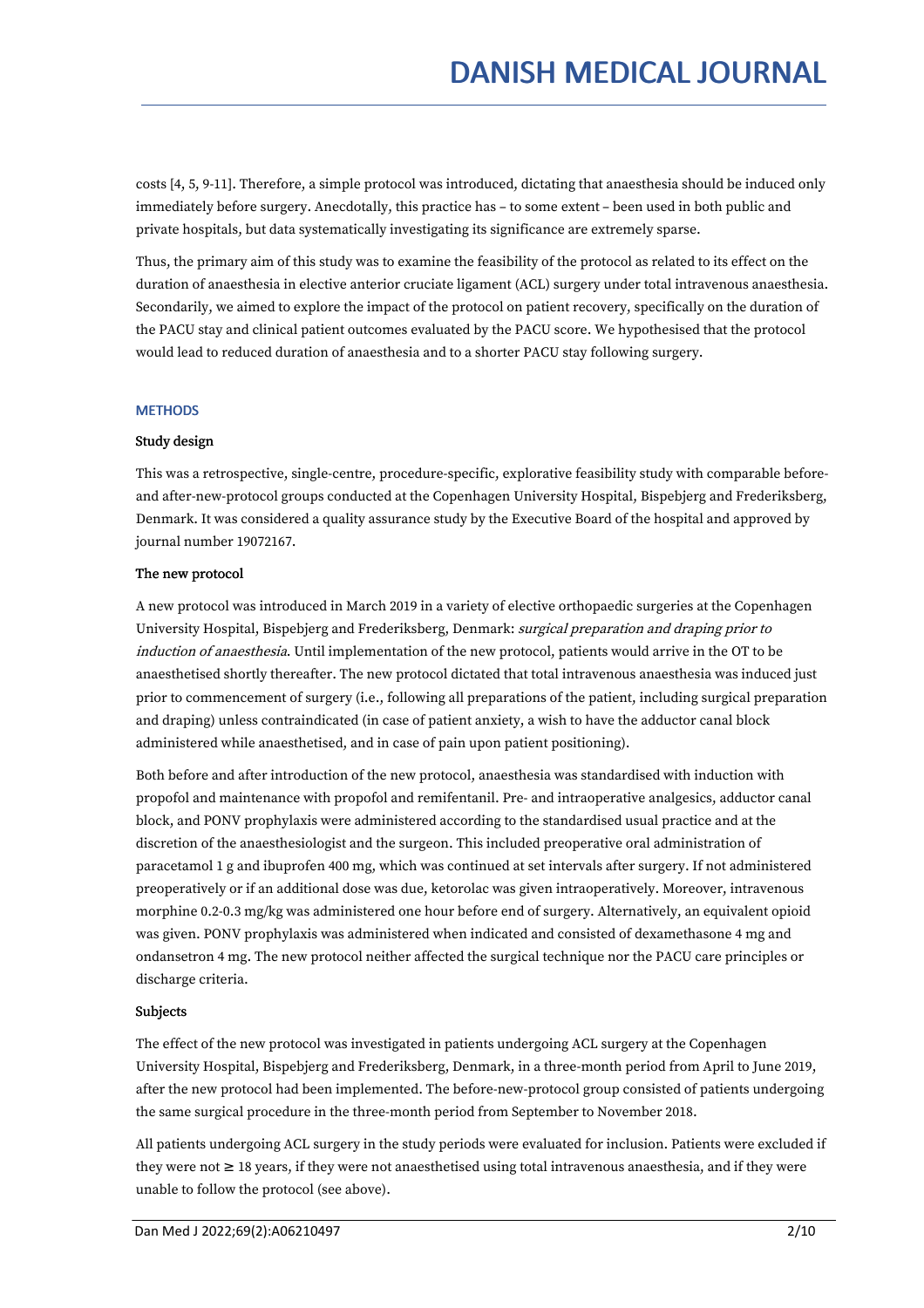#### Outcome measures

The primary outcome was the duration of anaesthesia (from induction until removal of laryngeal mask). The secondary outcomes were the duration of the PACU stay and clinical patient outcome evaluated by the PACU score (upon arrival to the PACU).

In measuring the duration of the PACU stay, readiness for discharge was used instead of the time of actual discharge to avoid the influence of external factors delaying PACU discharge. As recommended by the Danish Society of Anaesthesiology and Intensive Care Medicine (DASAIM) [12], the modified Aldrete discharge criteria [13] had to be met for the patient to be ready for discharge from the PACU

(https://ugeskriftet.dk/files/a06210497 - supplementary.pdf). The same criteria were evaluated by the nurse when the patients arrived in the PACU.

Furthermore, we evaluated the time spent in the OT before commencement of surgery, the duration of surgery, the duration of anaesthesia before commencement of surgery, emergence, and the time spent in the OT in total.

#### Data collection and registration

By reviewing all surgical cases in the study periods, we manually identified patients using the electronic operation schedule called the Snapboard in Sundhedsplatformen, Epic Systems Corporation. The following data were collected from the electronic patient records in both groups:

Timestamps: patient arrival in the OT, induction of total intravenous anaesthesia, surgical incision, last suture, waking up the patient, extubation or removal of laryngeal mask, patient leaving the OT, arrival in the PACU, and ready for discharge from the PACU.

Clinical outcomes: PACU score upon arrival in the PACU as recommended by the DASAIM [12] [\(https://ugeskriftet.dk/files/a06210497\\_-\\_supplementary.pdf](https://ugeskriftet.dk/files/a06210497_-_supplementary.pdf)).

Patient characteristics: age, gender, weight, height, body mass index, American Society of Anesthesiologists (ASA) score.

Medications: anaesthetic agents, intraoperative analgesics, PONV prophylaxis, preoperative analgesics, and whether adductor canal block was administered. In case oxycodone or sufentanil was given, this was registered in morphine equivalent doses [14].

#### Statistical analysis

No formal sample size calculation was performed due to the explorative nature of the study. A comparative analysis between the before- and after-new-protocol group was performed. To be able to evaluate the effect of the protocol on the primary outcome (the duration of anaesthesia) and secondary outcome (the duration of the PACU stay), patients were excluded from the primary analysis if they were not able to follow the protocol. To investigate introduction of bias by excluding these patients (such as patients with anxiety), a supplementary post-hoc analysis of the duration ofthe PACU stay was conducted including all patients. Likewise, a post-hoc analysis based only on patients receiving adductor canal block was performed. Continuous data were tested for normality of distribution with the Kolmogorov-Smirnov's and the Shapiro-Wilk's tests and by visual inspection of QQ-plots. There was no substantial deviation from normal deviation. Data are presented as means with standard deviation. Data on the differences between the two groups are presented as differences between means with 95% confidence intervals (CIs). Categorical data are presented as percentages. Unpaired t-test was used to compare continuous data on time and medication. The Mann-Whitney U test was used to compare ordinal data concerning clinical outcomes (PACU score). The association between the total PACU score and the duration of the PACU stay was analysed with Pearson's correlation coefficient. Two-sided p-values < 0.05 were judged to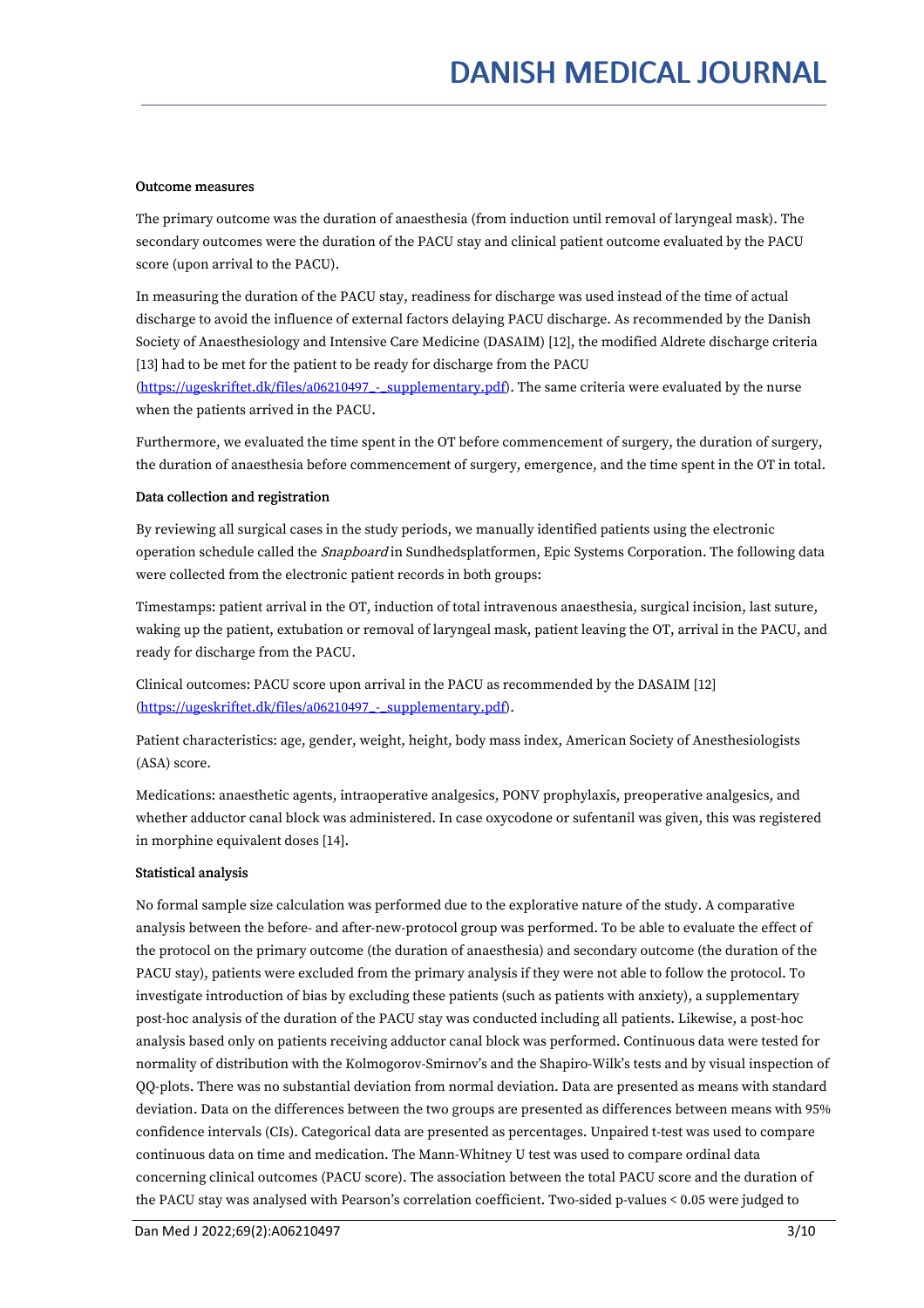indicate statistical significance. Data were analysed using IBM SPSS Statistics for Mac version 24.Trial registration: not relevant.

#### RESULTS

A total of 44 patients were included in the after-new-protocol group; 74 in the before-new-protocol group. The protocol was feasible in 44 out of 59 patients (75%) (Figure 1). Patient characteristics in the groups were quite similar. However, the proportion of males was slightly lower in the after-new-protocol group, whereas the proportion of patients receiving adductor canal block was slightly larger in the after-new-protocol group (Table 1).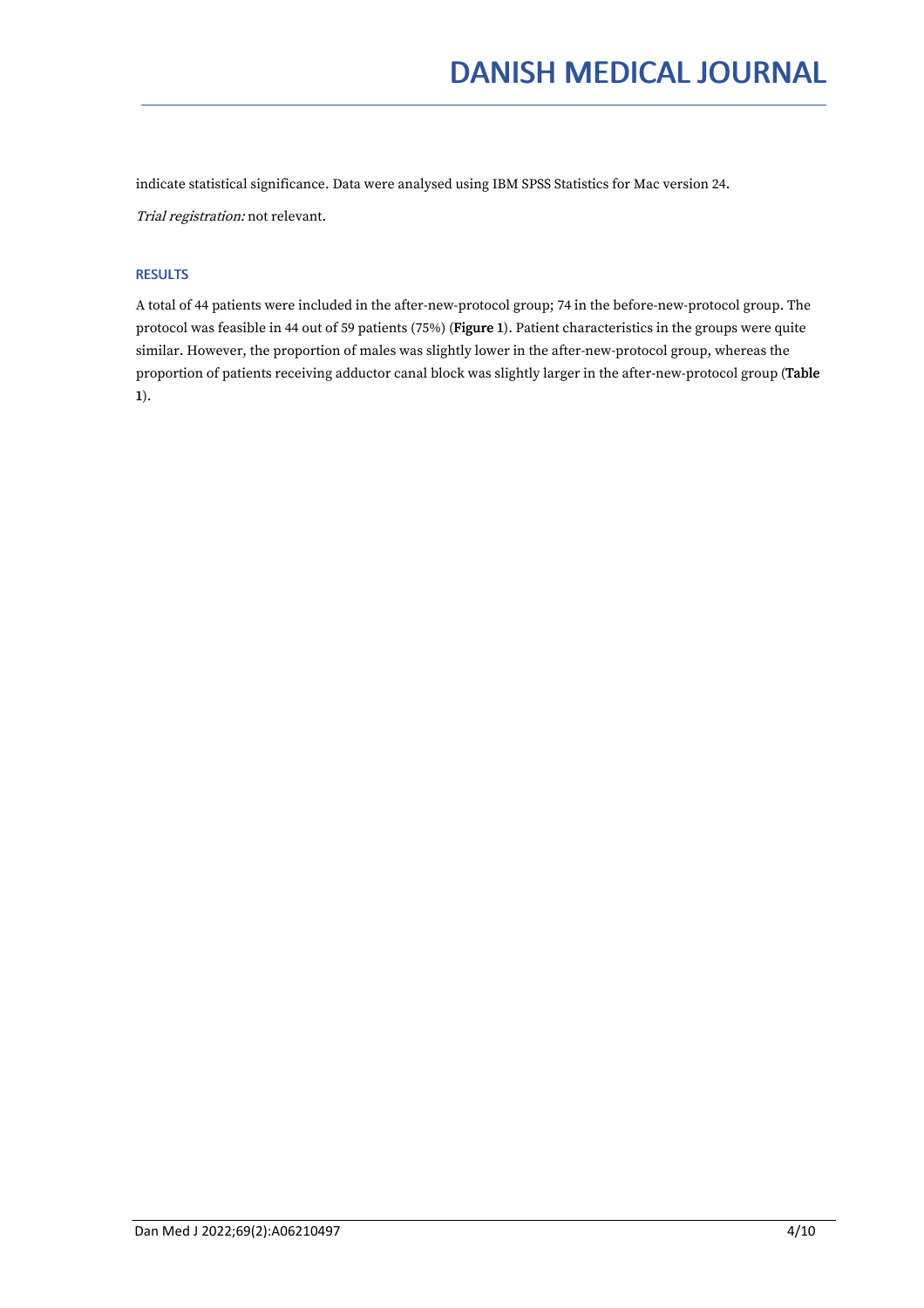## DANISH MEDICAL JOURNAL

FIGURE 1 Flow chart of before (A) and after new protocol (B): patients undergoing anterior cruciate ligament surgery in the predefined months before and after implementation of the new protocol and reasons for exclusion of patients.



a) Reasons for not following the new protocol were anxiety, a wish to have the adductor canal block administered while anaesthetised, and pain upon patient positioning.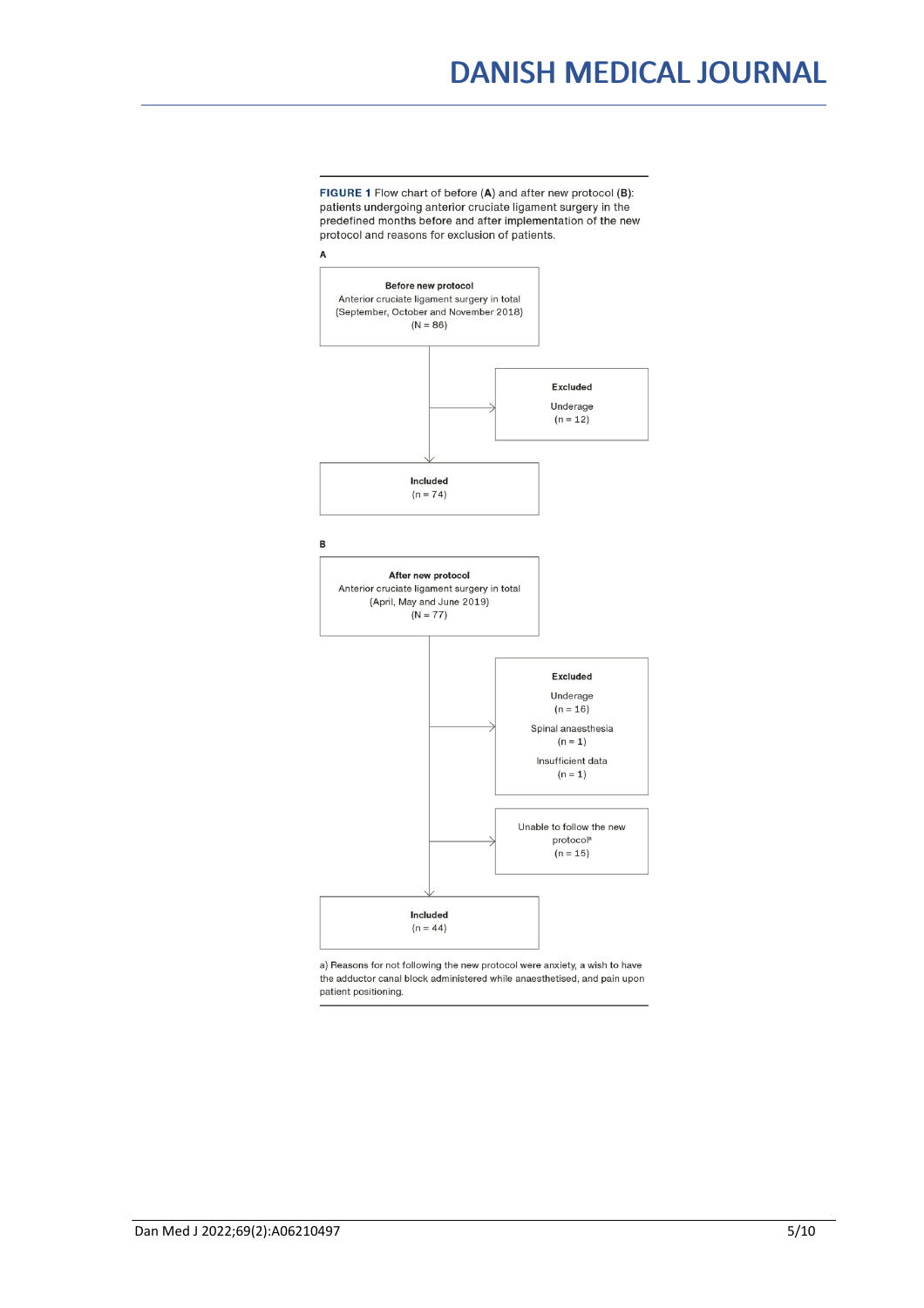|                                          | Before new protocol: 2018<br>$(N = 74)$ | After new protocol: 2019<br>$(N = 44)$ |
|------------------------------------------|-----------------------------------------|----------------------------------------|
| Males, %                                 | 68                                      | 57                                     |
| Age, mean $\pm$ SD, yrs                  | $29.5 \pm 9.7$                          | $30.2 \pm 8.1$                         |
| ASA classification, % <sup>a</sup>       |                                         |                                        |
| $\mathbf{1}$                             | 73                                      | 71                                     |
| $\overline{2}$                           | 26                                      | 30                                     |
| 3                                        | 1                                       | 0                                      |
| 4                                        | $\mathbf 0$                             | $\mathbf{0}$                           |
| BMI, mean $\pm$ SD, kg/m <sup>2</sup>    | $24.3 \pm 3.3$                          | $23.5 \pm 2.6$                         |
| Preoperative analgesics <sup>b</sup> , % | 91                                      | 96                                     |
| Adductor canal block, %                  | 88                                      | 98                                     |

#### TABLE 1 Patient characteristics, preoperative analgesics and adductor canal block.

ASA = American Society of Anesthesiologists; BMI = body mass index; SD = standard deviation. a) Because of rounding, percentages may not total to 100.

b) Consist of oral administration of ibuprofen 400 mg and paracetamol 1 g.

The duration of anaesthesia and the PACU stay was significantly reduced in the after-new-protocol compared with the before-new-protocol group (Table 2). A post-hoc analysis of the duration of the PACU stay including all patients (also the patients not following the new protocol) yielded similar results. Furthermore, a post-hoc analysis only comprising patients receiving adductor canal block showed similar results. As to clinical outcomes, we did not observe differences between the groups (Table 3). Also, no significant difference in the total PACU score was observed. The duration of the PACU stay was associated with the total PACU score in both groups.

TABLE 2 Duration of general anaesthesia in total and postanaesthesia care unit stay before and after implementation of the new protocol.

|                                                                                                           | $Mean \pm SD$                           |                                        |                                |         |
|-----------------------------------------------------------------------------------------------------------|-----------------------------------------|----------------------------------------|--------------------------------|---------|
| Outcome                                                                                                   | before new protocol: 2018<br>$(N = 74)$ | after new protocol: 2019<br>$(N = 44)$ | Difference,<br>mean $(95%$ CI) | p-value |
| Primary: duration of general anaesthesia in total, min. <sup>a</sup>                                      | $135 \pm 32$                            | $113 \pm 26$                           | $22(11-33)$                    | < 0.001 |
| Secondary: duration of postanaesthesia care unit stay, min. <sup>a</sup>                                  | $103 \pm 54$                            | $80 \pm 35$                            | $23(6-40)$                     | 0.01    |
| $Cl =$ confidence interval; $SD =$ standard deviation.<br>a) Data are rounded and shown in whole minutes. |                                         |                                        |                                |         |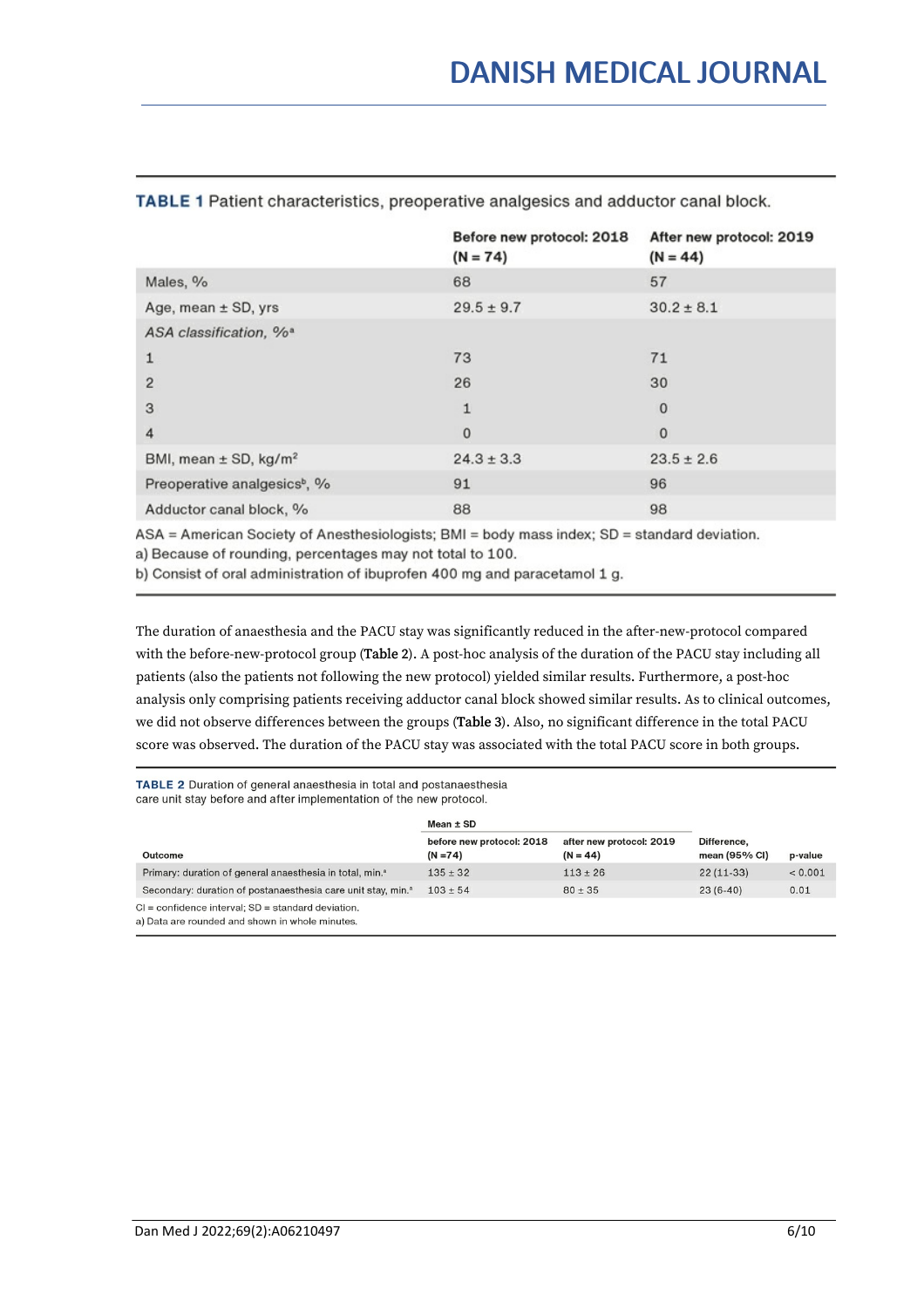TABLE 3 Evaluation of discharge criteria in PACU score<sup>a</sup> as recommended by the Danish Society of Anaesthesiology and Intensive Care Medicine upon arrival in the PACU<sup>b</sup>. Each parameter is assigned a score of 0-3 points. For each parameter, data are presented as number of patients with 0/1/2/3 points.

|                            | Before new protocol: 2018<br>$(N = 73^{\circ})$ | After new protocol: 2019<br>$(N = 43c)$ | p-value |
|----------------------------|-------------------------------------------------|-----------------------------------------|---------|
| Sedation, n                | 58/14/1/0                                       | 35/8/0/0                                | 0.78    |
| Respiration, n             | 67/2/3/1                                        | 40/1/0/2                                | 0.84    |
| Oxygen saturation, n       | 43/30/0/0                                       | 20/23/0/0                               | 0.20    |
| Systolic blood pressure, n | 64/8/1/0                                        | 38/4/1/0                                | 0.93    |
| Heart rate, n              | 65/4/3/1                                        | 42/0/1/0                                | 0.10    |
| Pain at rest, n            | 19/26/20/8                                      | 19/7/14/3                               | 0.26    |
| Nausea, n                  | 71/2/0/0                                        | 42/1/0/0                                | 0.89    |
| Motor function, n          | 72/1/0/0                                        | 43/0/0/0                                | 0.44    |
| Urine output, n            | 70/1/0/0                                        | 43/0/0/0                                | 0.44    |
| Temperature, n             | 65/7/1/0                                        | 40/3/0/0                                | 0.47    |
| Points, total, mean ± SD   | $2.51 \pm 1.57$                                 | $2.19 \pm 1.52$                         | 0.32    |

PACU = postanaesthesia care unit; SD = standard deviation.

a) The parameters and grading system for the discharge criteria in PACU score are shown in the supplementary material.

b) Analysis with Mann-Whitney U test.

c) Evaluation is missing from 1 patient in each group, and regarding urine output from 2 patients in the before-new-protocol group.

After introduction of the new protocol, the quantities of propofol and remifentanil were significantly reduced (Table 4), whereas the administration of intraoperative analgesics did not differ between the two groups.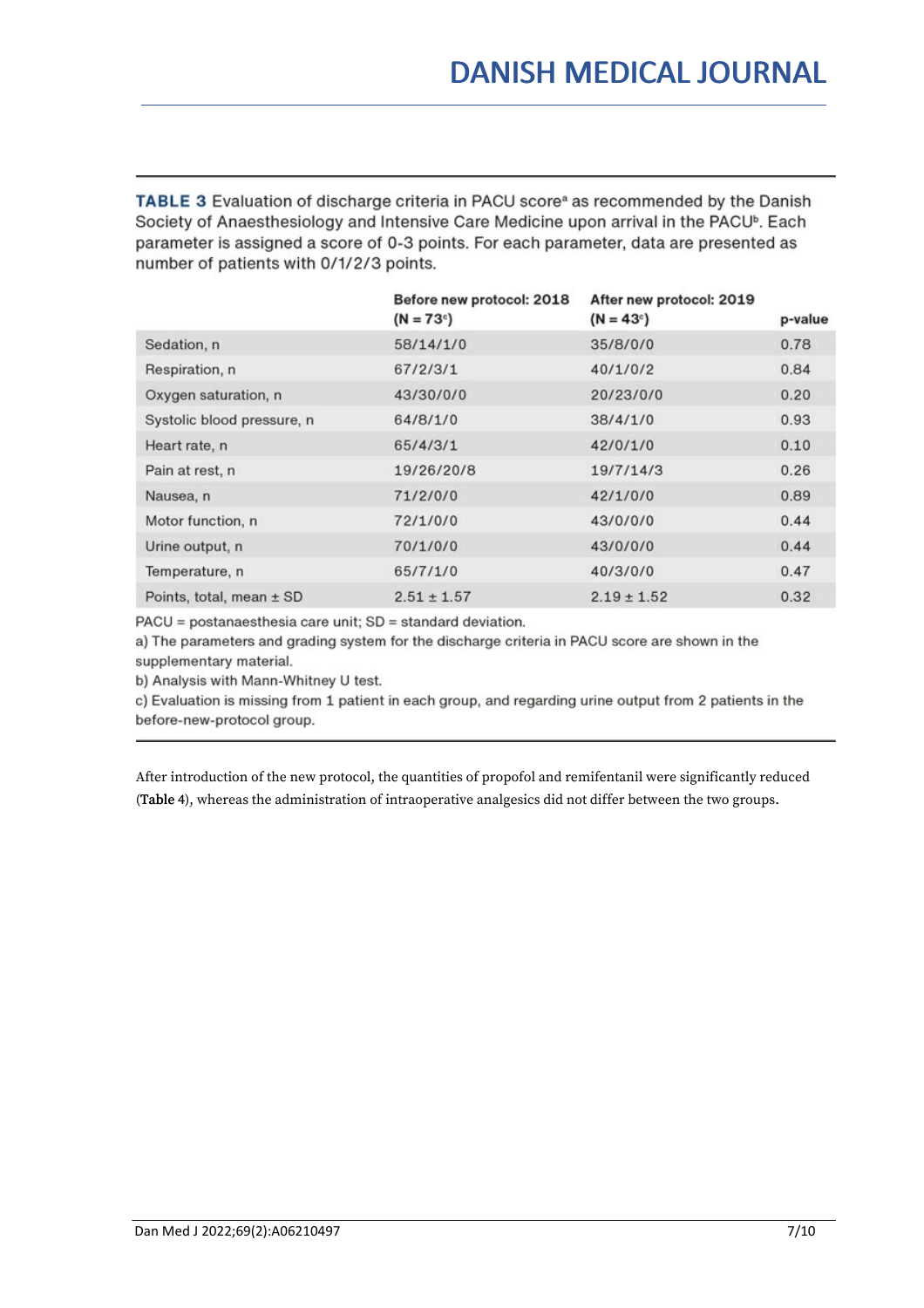TABLE 4 Durations in the operating theatre and doses of intraoperative anaesthetics and analgesics<sup>a</sup>.

|                                                                                                                            | Mean ± SD                               |                                        |                              |         |
|----------------------------------------------------------------------------------------------------------------------------|-----------------------------------------|----------------------------------------|------------------------------|---------|
|                                                                                                                            | Before new protocol: 2018<br>$(N = 74)$ | After new protocol: 2019<br>$(N = 44)$ | Difference,<br>mean (95% CI) | p-value |
| Durations in the OT, min.                                                                                                  |                                         |                                        |                              |         |
| T1: time spent in the OT before commencement of surgery<br>$=$ time from patient arrival in the OT until surgical incision | $49 \pm 10$                             | $44 + 7$                               | $6(2-9)$                     | 0.001   |
| T2: duration of surgery $=$ time from surgical incision until last<br>suture                                               | $93 \pm 27$                             | $99 \pm 24$                            | $-6(-16-3)$                  | 0.33    |
| T3: duration of anaesthesia before commencement of surgery<br>= time from induction of anaesthesia until surgical incision | $35 \pm 11$                             | $9 \pm 5$                              | $27(24-30)$                  | < 0.001 |
| $T4$ : emergence = time from waking up the patient until<br>extubation or removal of laryngeal mask                        | $8 \pm 5$                               | $6 \pm 5$                              | $1(0-3)$                     | 0.61    |
| T5: time spent in the OT in total $=$ time from patient arrival to<br>the OT until leaving the OT                          | $158 \pm 31$                            | $155 \pm 26$                           | $3(-8-14)$                   | 0.51    |
| Intraoperative analgesics                                                                                                  |                                         |                                        |                              |         |
| Propofol, mg                                                                                                               | $986 \pm 277$                           | $813 \pm 208$                          | 173 (77-269)                 | 0.001   |
| Remifentanil, µg                                                                                                           | $4,088 \pm 1,354$                       | $3,565 \pm 1,112$                      | 523 (45-1,002)               | 0.03    |
| Morphine equivalents <sup>b</sup> , mg                                                                                     | $21 \pm 7$                              | $21 \pm 9$                             | $0(-3-3)$                    | 0.84    |
| $Cl =$ confidence intervals: $OT =$ constitue theoree: $CD =$ standard deviation                                           |                                         |                                        |                              |         |

a) Analysis with unpaired t-test.

b) Include oxycodone and sufentanil in morphine equivalent doses. Equianalgesic doses vary in literature, and therefore the suggested dose in Danish guidelines at medicin.dk was used [14].

Furthermore, significant reductions were observed in time spent in the OT prior to surgery as well as the duration of anaesthesia before commencement of surgery (Table 4). Lastly, no significant changes were observed in the duration of surgery, emergence or the total time spent in the OT.

#### **DISCUSSION**

A simple protocol was introduced in patients undergoing elective ACL surgery with the intention of preventing patients from being unnecessarily anaesthetised prior to surgery. Implementation of the new protocol proved feasible (in 75% of patients) and produced a 22-minute reduction of the duration of anaesthesia owing to a reduction before commencement of surgery. Also, the protocol produced a 23-minute reduction of the PACU stay.

No differences in clinical outcomes were observed; neither in the frequency of PONV nor in other clinical parameters included in the PACU score, though previous studies have shown that duration of anaesthesia is associated with PONV [7-11]. However, scores on PONV and other clinical parameters were already low in both groups; thus, an inherited risk of type 2 errors exists.

It was expected that induction of total intravenous anaesthesia at a later stage in the work process would lead to a shorter duration of anaesthesia. However, the feasibility of the protocol, the magnitude of the reduction, and the effect on the PACU stay were unknown. The rationale for the protocol is obvious and may apply to other elective surgical procedures as well. The effect may be even larger when introduced in procedures with a longer duration of surgical preparations. Also, an opportunity may exist for economic benefits regarding quantities of anaesthetics, and, more importantly, reduction in the duration of the PACU stay, provided this constitutes a reduction of staff hours which constitutes the greatest cost in the PACU [15].

Implementing a change of workflow in the OT is an educational task that requires adjustment on the part of the staff. The new protocol affected the entire OT staff as it focused especially on teamwork for the protocol to be successful. Firstly, the staff had lessons introducing the new protocol, its workflow and possible significance. Secondly, reminders were visible within the OT. Thirdly, a focus on teamwork was stressed, as the protocol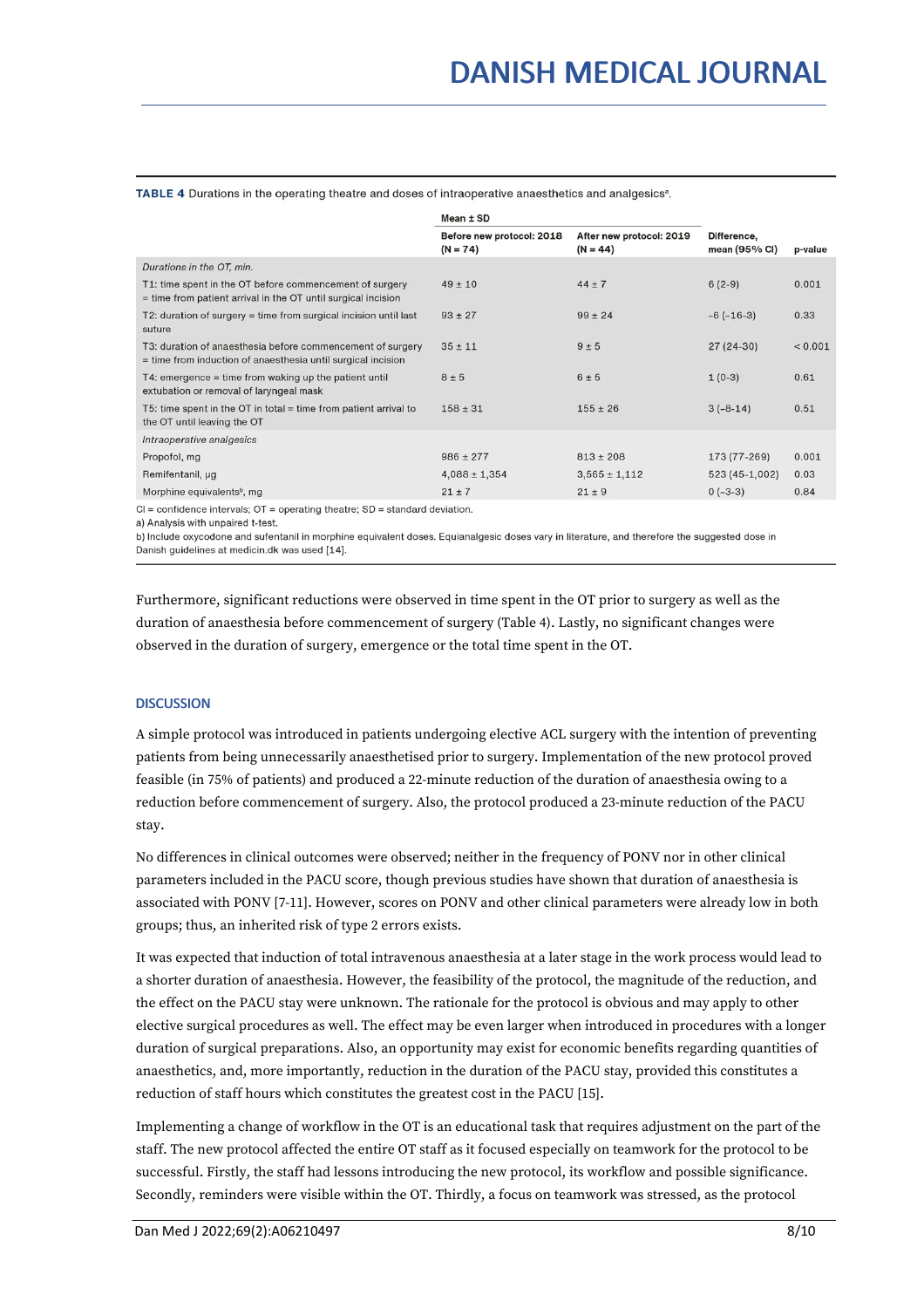required allstaff being present in the OT from the start. This enabled the staff to remind each other of the new protocol and support each other. As the protocol did not affect the PACU care principles, the PACU nurses were not involved.

Previous studies have found that an increased duration of anaesthesia increases the duration ofthe PACU stay [4- 6]. To our knowledge, however, only one previous study has investigated the effect of a similar approach (scrubbing and sterile covering before or after induction of anaesthesia). This study included patients undergoing open hernia repair [16]. In accordance with our findings, they reported shortened duration of anaesthesia, decreased use of anaesthetics, and a shorter PACU stay. However, the primary outcome was the need for vasoactive medication during anaesthesia (no difference was found), and the study was relatively small sized, like ours.

The present study has limitations that should be addressed. First, the study is a retrospective, single-centre study. Thus, it should be considered an explorative pilot only. Second, due to the retrospective nature of the study, anaesthesia was not strictly standardised. Even so, most patients were anaesthetised following an unchanged usual standardised practice. Third, the introduction of a new protocol is always associated with the risk of introducing bias. Staff might be more attentive of making the new protocol a success, thereby producing more positive results. However, the PACU nurses were not involved in the study; nor were they informed about the new workflow in the OT, and they used the usual PACU discharge criteria. Finally, the study had only short follow-up on clinical outcomes and did not include qualitative data on the patients' experiences.

Even so, we believe that the study may serve as an important reminder to clinicians of reducing the duration of anaesthesia whenever possible, and hopefully the study may stimulate further research on the topic.

#### **CONCLUSIONS**

A simple protocol by which total intravenous anaesthesia was induced immediately prior to surgical incision was feasible, reduced the duration of anaesthesia and yielded a significant reduction in the duration of the PACU stay in patients undergoing ACL surgery. Further studies with a randomised design are needed to confirm these preliminary findings.

#### Correspondence Louise Ørts Vinstrup. E-mail: [louise.vinstrup@dadlnet.dk](mailto:louise.vinstrup@dadlnet.dk)

Accepted 12 November 2021

Conflicts of interest none. Disclosure forms provided by the authors are available with the article at ugeskriftet.dk/dmj

References can be found with the article at ugeskriftet.dk/dmj

Cite this as Dan Med J 2022;69(2):A06210497

#### **REFERENCES**

- 1. ERAS Society. List of guidelines. <https://erassociety.org/guidelines/list-of-guidelines/> (11 Apr 2021).
- 2. Joliat GR, Ljungqvist O, Wasylak T et al. Beyond surgery: clinical and economic impact of Enhanced Recovery after Surgery programs. BMC Health Serv Res 2018;18:1008.
- 3. Kehlet H, Wilmore DW. Evidence-based surgical care and the evolution of fast-track surgery. Ann Surg 2008;248:189-98.
- 4. Ganter MT, Blumenthal S, Dübendorfer S et al. The length of stay in the post-anaesthesia care unit correlates with pain intensity, nausea and vomiting on arrival. Perioper Med 2014;3:10.
- 5. Waddle JP, Evers AS, Piccirillo JF. Postanesthesia care unit length of stay: quantifying and assessing dependent factors.